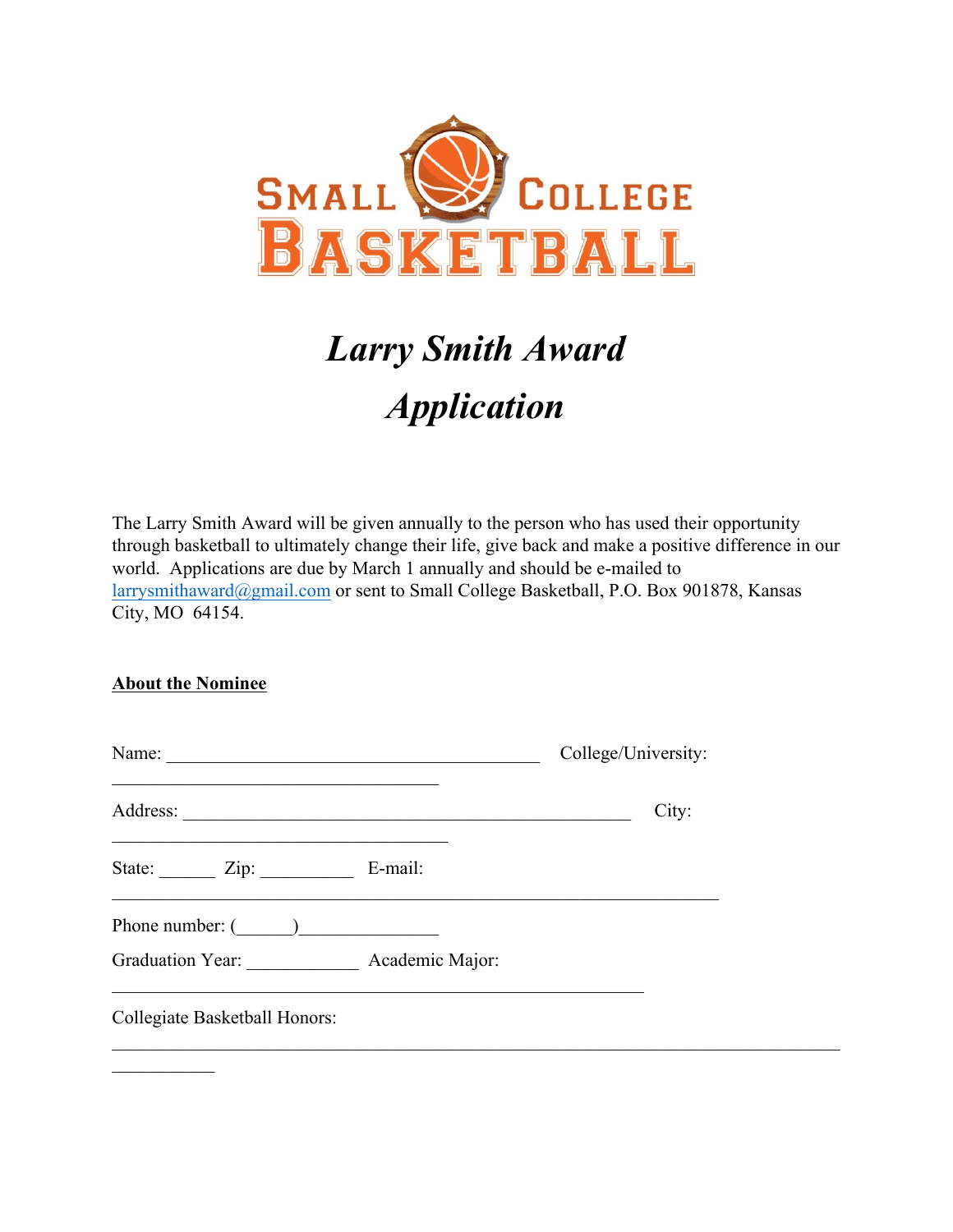Please describe the background of the nominee before entering college:

 $\overline{\phantom{a}}$ 

 $\overline{\phantom{a}}$ 

<u> 1989 - Johann Barn, mars and de Branch Barn, mars and de Branch Barn, mars and de Branch Barn, mars and de Br</u>

<u> 1990 - Johann Barbara, martin amerikan ba</u>

<u> 1989 - 1989 - 1989 - 1989 - 1989 - 1989 - 1989 - 1989 - 1989 - 1989 - 1989 - 1989 - 1989 - 1989 - 1989 - 198</u>

How has the nominee used their opportunity through the game of basketball to change the course of their life? (use additional page if necessary):

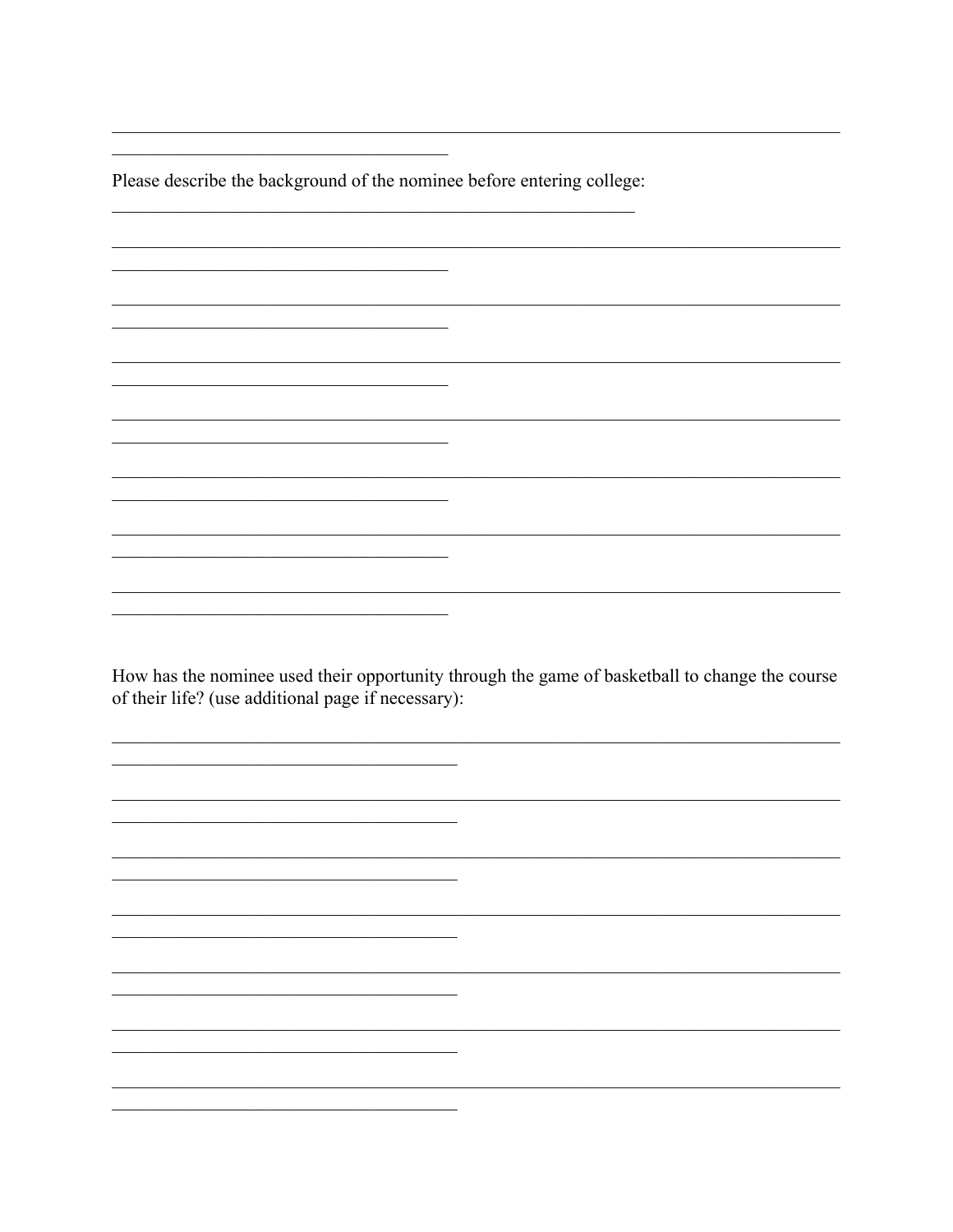<u> 1989 - Johann John Stein, mars an deus Frankrik (f. 1989)</u> How has the nominee given back and made a positive impact on others and/or the world? (use additional page if necessary):  $\overline{\phantom{0}}$ <u> 1989 - Johann Harry Barn, mars ar breist fan de Amerikaanske kommen.</u>  $\overline{\phantom{0}}$ <u> 1989 - Jan Sterlinger (</u>